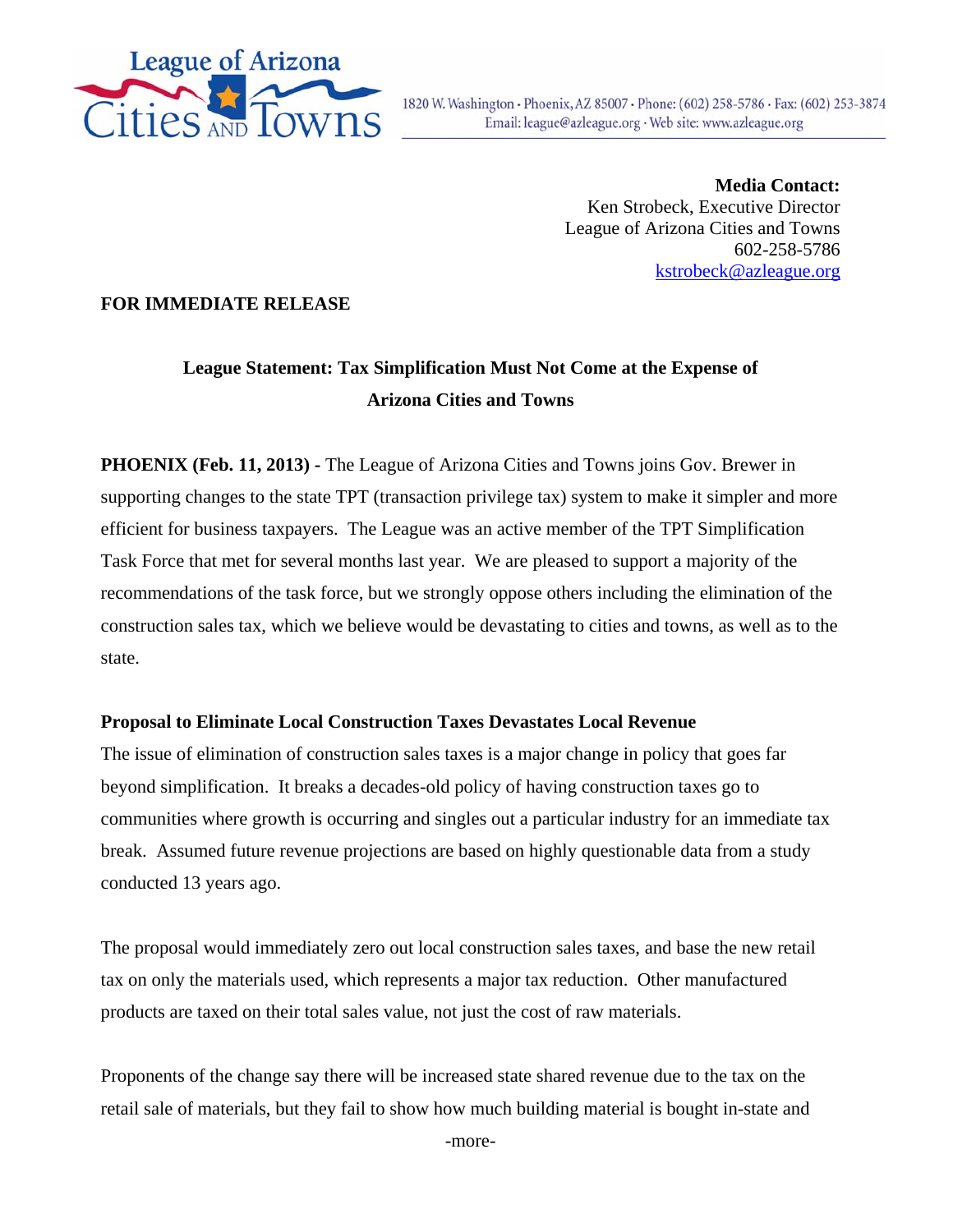#### **2-2-2/ Tax Simplification Must Not Come at Expense of Arizona Cities and Towns**

where those sales take place. Also, because revenue sharing is distributed on a population basis, it will not necessarily be going to those communities most impacted by construction, particularly since local taxes on construction activity -- approximately \$168 million per year -- are proposed to go to \$0. Nearly all cities and towns in the state are expected to lose substantial amounts of revenue due to this change –for information, you can link to: TPT Collections on Prime Contracting.

It is unwise to make major changes in public policy without current and complete information. We call on Gov. Brewer and the Legislature to make an appropriation to do an up-to-date, professional study that will provide accurate information on the rate of non-compliance, where materials are purchased, how much revenue would be generated by a retail tax on materials, and other important information. We believe solid, scientific data should drive any major policy change of this type.

#### **Online Portal Provides Simplification**

Concerns about complying with taxes in different cities and towns will be resolved by the new online portal, created as a result of HB2466 from last year. Under this new system, businesses will be able to file taxes in different jurisdictions by simply entering their amount of total sales in each city or town. The software of the portal takes care of the calculations and distribution.

The project is currently in development and will be fully operational by January 2015. When fully implemented by the Arizona Department of Administration, it can be expanded from the 18 selfcollecting cities and towns to include all municipalities in the state. This technological innovation makes compliance easier for businesses and eliminates the need to have all tax administration go through the Arizona Department of Revenue.

### **Cities Support Changes Necessary to Collect Internet Sales Taxes**

Arizona cities and towns strongly agree that we should be prepared to collect taxes on online sales once federal authorizing legislation is passed. But, this issue should not be blended with other

- more -